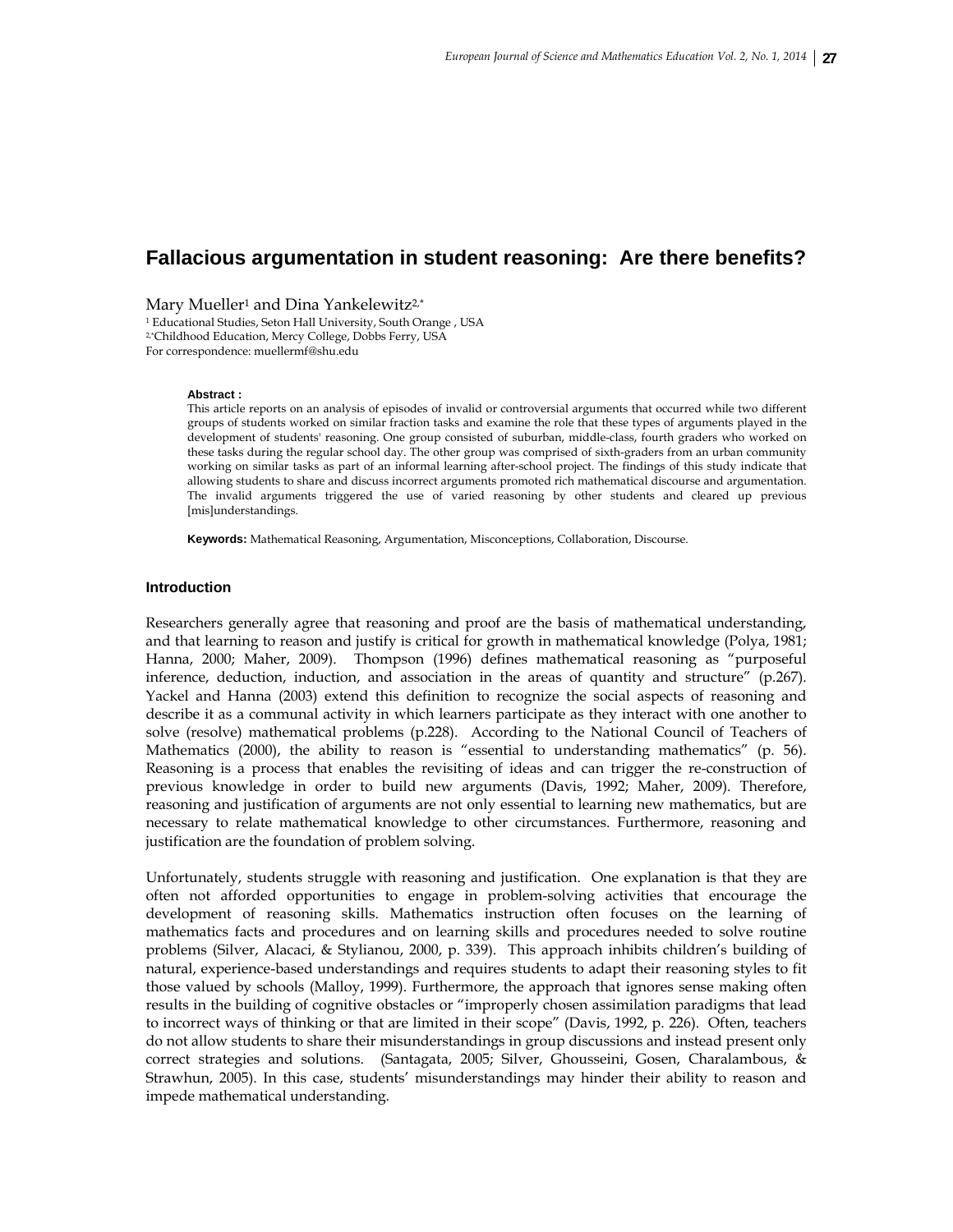More recent work has shown that when given opportunities to engage in problem solving investigations involving rich mathematical discussion, young children can make conjectures and justify their claims with sound arguments if they are supported in the classroom and afforded opportunities to reason collaboratively (Francisco, 2005; Francisco & Maher, 2005; Maher, 2002, 2009; Maher & Martino, 1996; Maher, 2009). Yackel and Hanna (2003) stress that given a supportive environment, all students, as early as elementary school, can and do make and refute claims and participate in inductive and deductive reasoning.

Research suggests that allowing students to share and discuss errors can kindle students' mathematical thinking about concepts and procedures and thus promote reasoning in the classroom (Borasi, 1994; Kazemi & Stipek, 2001). Mathematics education researchers contend that there is value in examining students' fallacious arguments (Borasi, 1994; Radatz, 1979). These studies show that erroneous arguments are an unavoidable and vital part of learning and give insight into how learners, in dealing with each other's arguments, can construct deeper understanding and build new knowledge (Barody & Ginsberg, 1990). This study attempts to build on this research by examining how controversial reasoning or misunderstandings voiced by students in mathematics classrooms triggers discussions and how it affects the subsequent mathematical argumentation that take place. Importantly, this research traces the role of erroneous reasoning in the building and expansion of students' mathematical understanding, their use of correct and varied forms of reasoning, their engagement in the doing of mathematics, and the co-construction of arguments.

## **Review of the literature**

The study reported in this article involved students working collaboratively on open-ended problem solving tasks. The students built models, created conjectures and defended these conjectures in an established mathematical community. They were invited to share their reasoning and justifications in small groups and whole class discussions. The established social norms were a necessary component of students feeling safe in sharing their own ideas and conjectures and in challenging the ideas of others. Following this is a brief discussion of current literature on problem solving tasks and mathematical communities that support reasoning, and the role of fallacious reasoning.

#### *Mathematical Communities that Support Reasoning.*

The current reform agenda focuses on engaging students in collaborative problem solving in discourse-rich learning communities in which students can engage in discussions and feel safe sharing and discussing their ideas, strategies and solutions with others (National Council of Teachers of Mathematics, 2000). Researchers contend that mathematical discussion within a learning community is an essential component in the development of mathematical reasoning and understanding (Forman, 2003; Lampert and Cobb, 2003; Yackel & Cobb, 1996). According to Goos (2004), communities of mathematical inquiry are established when students are given opportunities to participate in mathematical discussion, propose and defend arguments, and challenge the ideas of their classmates.

According to Cobb, Yackel, and Wood (1995), established social norms, including those that are related to mathematical reasoning and argumentation, are crucial in creating an effective mathematical community. Furthermore, mathematical reasoning is advanced when these social norms are established and students are given opportunities to work together on open-ended tasks and encouraged to take ownership of their ideas and conjectures (Francisco and Maher, 2005). Through the sharing of ideas and strategies students build on and extend the ideas of others and further thier own mathematical thinking and understanding.

The social culture created in mathematical communities not only promotes diverse ideas and strategies but also celebrates errors and views them as learning opportunities (Stipek et al., 1998). In such communities, students are arbitrators of right or wrong, rather than the textbook or the teacher. Studies have shown the importance of inviting students to explain and comment on each other's strategies' and compare them to their own in developing strategies (Stein, Engle, Smith, & Hughes, 2008). Research shows that the social norm of giving students opportunities to examine incorrect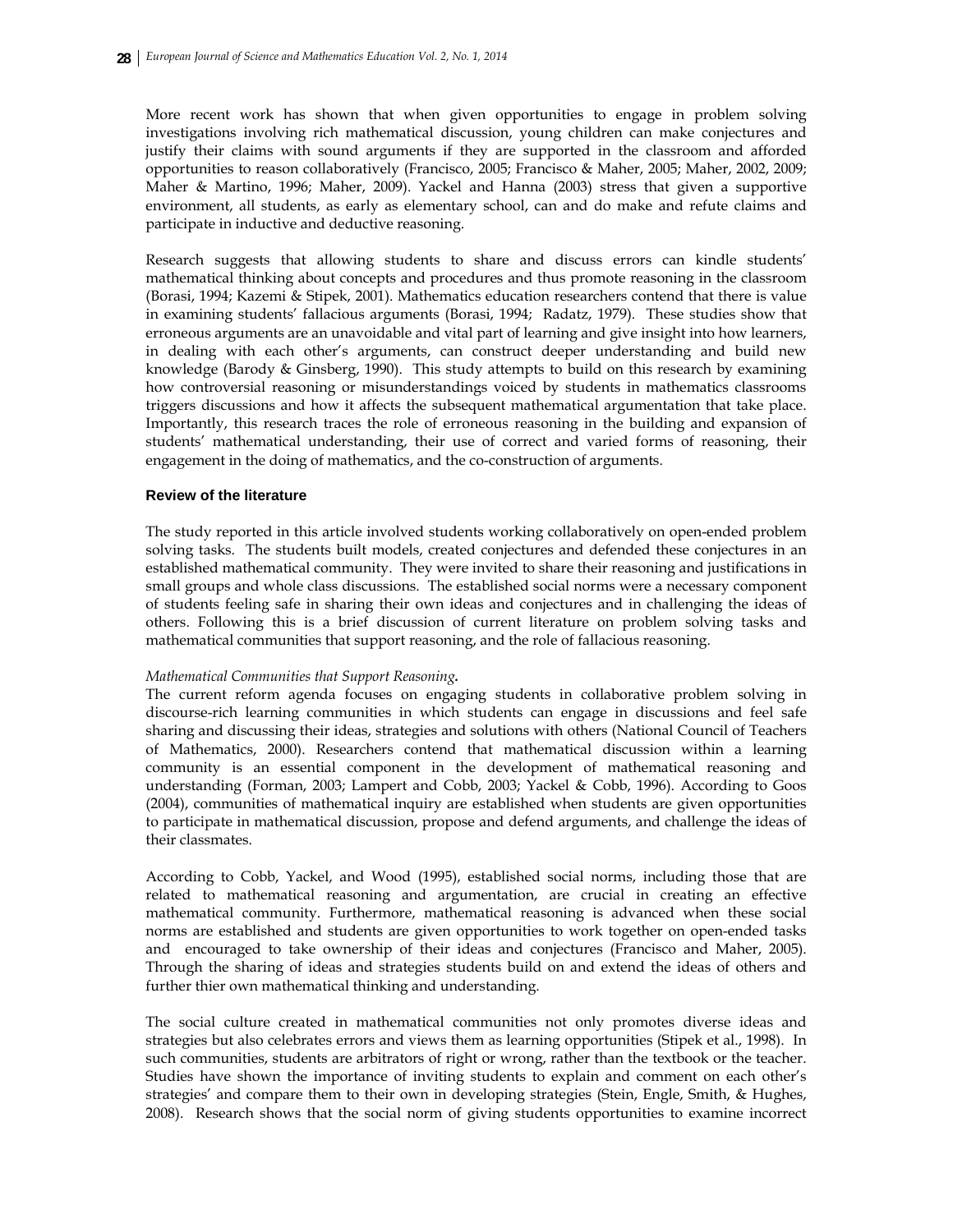solutions in whole class discussion promotes mathematical thinking and conceptual understanding (Kazemi & Stipek, 2001; Leinhardt & Steele, 2005).

#### *Collaborative Building of Ideas.*

Building on the concept of co-acting (Martin, Towers, and Pirie, 2006), Mueller (2009) differentiates co-construction from integration. Co-construction occurs when learners collaboratively build an argument from conception, and integration occurs when an initial argument offered by one student is reinforced by input from another student as the student assimilates these ideas into his or her own schema. Mueller (2009) found that the process of integration of ideas greatly enhanced student reasoning and that in expanding on arguments offered by classmates, students offered varied forms of reasoning and strengthened individual arguments. Mueller, Yankelewitz, & Maher (2011) extend that framework to include modification, and show that different forms of collaboration played distinct roles in influencing the resulting mathematical reasoning and argumentation.

Mueller, Yankelewitz, and Maher (2010a) suggest that when given opportunities to independently build their own schemas, through collaboration, students can resolve misconceptions without the assistance of a teacher. Thus, by encouraging students to rely on their own reasoning skills and that of their classmates, errors can become stepping stones to increased understanding and sense making (Mueller, Yankelewitz, & Maher, 2010a).

#### *Problem Solving Tasks*

Mathematical problem solving tasks play a vital role task in sustaining student engagement in problem solving and promoting mathematical reasoning (Francisco & Maher, 2005). Presenting students with challenging tasks facilitates mathematical reasoning and leads to mathematical understanding. This reasoning and understanding is furthered and students' problem solving obstacles are overcome when tasks are presented as strands of related problems that are revisited overtime and in different contexts (Francisco & Maher, 2005). According to Koellner, Pittman, and Frykholm (2008), reasoning is furthered when students are given opportunities to work on openended tasks with many entry points, encouraged to visualize and build concrete represenations of problem situations, and invited to work collaboratively. Doerr and English (2006) suggest that tasks be designed to engage students in important mathematical problem situations such that their representations and justifications offer insight into their mathematical thinking. In addition, they suggest that tasks should allow for students to self‐evaluate their solutions and reflect on their own reasoning.

Henningsen and Stein (1997) distinguish certain task characteristics that promote student reasoning and understanding, including opportunities for multiple representations, multiple solution approaches, and mathematical communication. In addition, they recommend that in order encourage high level mathematical thinking and engagement, certain classroom support factors must be present. These factors include tasks designed to build on students prior knowledge and experiences, an appropraite amount of time for discussion and the development of multiple strategies, and the opportunity to share higher level thinking and solution strategies.

#### *Fallacious Reasoning.*

According to Skemp (1971) "…to understand something is to assimilate it into an appropriate schema" (p. 45). Thus, a student's level of understanding is dependent upon the schema that they create. Understanding develops as students form connections between new and old knowledge and create appropriate schemas to make sense of new knowledge (Maher & Martino, 1996). However, students' prior erroneous knowledge may impede this process (Mueller, Yankelewitz, & Maher, 2010a). Students' schemas develop over many years and are often difficult to change (Zeidler, Lederman, & Taylor, 1992). Zeidler, Lederman, & Taylor (1992) define a fallacy (or fallacious reasoning) as "any argument that purports to be correct and is psychologically persuasive but that proves, upon scrutiny, to have violated some rule of logic which renders it incorrect" (p. 440). They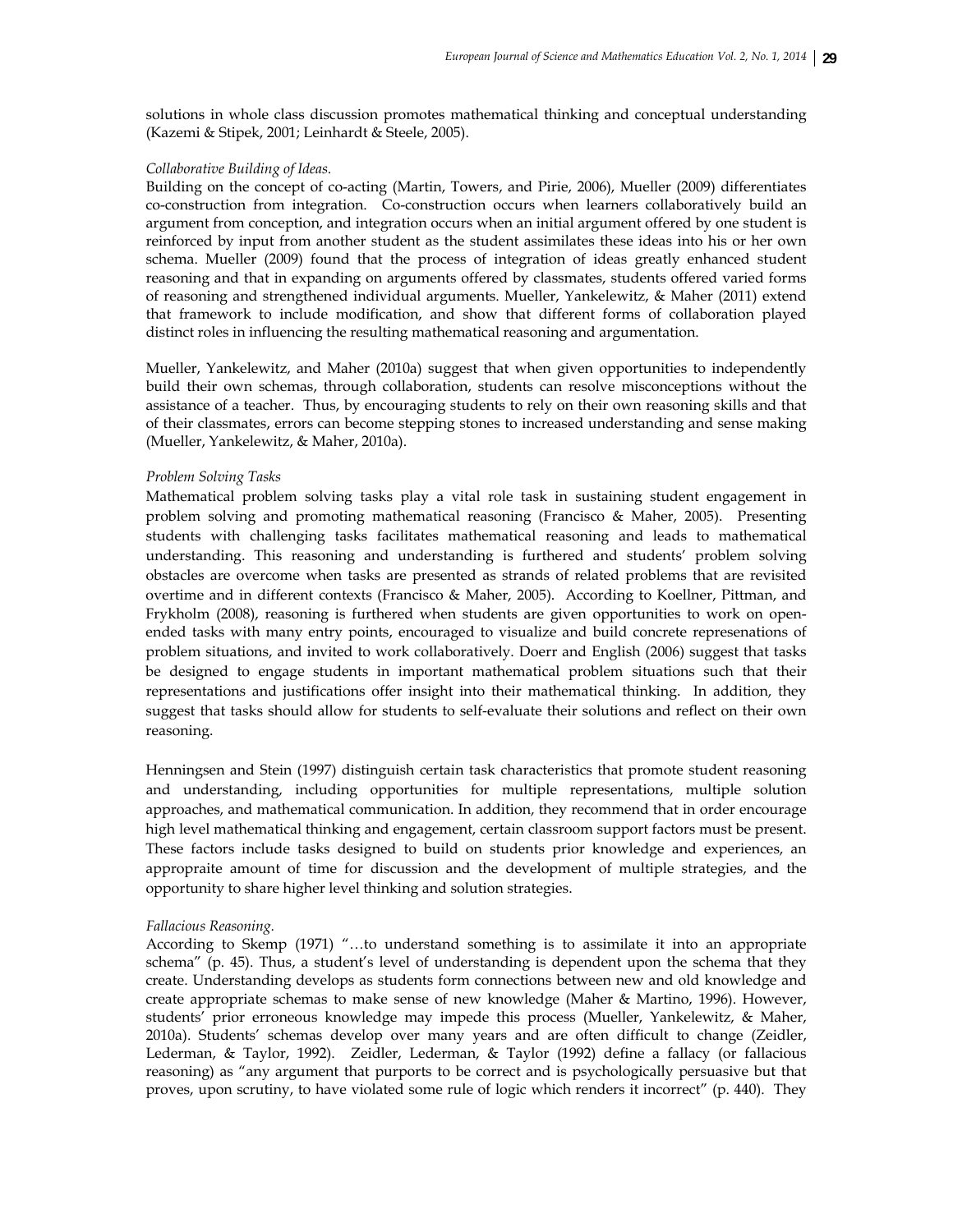contend that fallacious reasoning cannot be corrected using direct instruction as this most often leads to resistance or is simply ineffective.

 Borasi (1996) suggests that students' fallacious arguments can promote mathematical understanding, contending that errors motivate students to pursue open-ended explorations. He argues that teachers generally punish, ignore, or correct students' faulty thinking and claims that some even consider paying attention to erroneous solutions as hazardous in that it could interfere with students understanding of the "correct" concepts. Countering this notion, he suggests that errors (including contradictions, tentative hypothesis, contrasting results and unreasonable results) can invite openended explorations and be used as "springboards for inquiry". Borasi asserts that purposely engaging students in activities that promote use of invalid arguments can facilitate learning opportunities including realizing doubt and conflict, pursuing exploration, engaging in challenging problem solving, monitoring and defending arguments, taking initiative and ownership, and communicating mathematically.

In order to facilitate the use of invalid arguments to support deeper reasoning, it is important to identify common causes of students' mathematics misunderstandings. One cause that may impede mathematical reasoning is negative transfer (Radatz, 1979). Often, students use previously developed rules and procedures even when the structure or conditions of the task have changed (Mueller, Yankelewitz, & Maher, 2010a). Radatz suggests that another origin of faulty reasoning is the application of irrelevant rules or strategies. According to Ginsberg (1977), "often children think of mathematics as an isolated game with particular sets of rules and no evident relation to reality …at the same time, children's faulty rules have sensitive origins" (p. 128). A case study of this phenomenon is described in Erlwanger (1973). In a study of sixth grade students, Mueller, Yankelewitz, and Maher (2010a) found that students had misconceptions about previously learned fraction rules and these misconceptions hindered their learning of fraction concepts and relationships. Kamii and Diminck (1998) argue that teaching rules and conventions can be harmful, because they cause children to relinquish their own ideas, which may also be mathematically sound, and disconnect the content from the concepts. When exposed to this kind of instruction, students often remember and later apply erroneous rules and procedures.

This article reports on an analysis of episodes of controversial arguments that occurred while two different groups of students were working on similar tasks involving fractions and examine the role that these controversial arguments played in the development of the students' reasoning. One group consisted of suburban, middle-class, fourth graders during the regular school day. The other group consisted of sixth-graders from an urban community working on similar tasks as part of an informal learning after-school project. Previous research has documented that both groups used varied forms of reasoning to defend and counter claims proposed during the mathematical discussions that took place (Maher, 2009; Yankelewitz, Mueller, & Maher, 2010a; Mueller, Yankelewitz, & Maher, 2010b). More specifically, the purpose of this study is to examine the following: What role, if any, do erroneous arguments/solutions play in students' reasoning when collaboratively attending to openended mathematical tasks?

# **Methods and data source**

# *Participants.*

Research for this study draws on data from two sources. The first is a researcher-conducted longitudinal study of students' mathematical thinking in a fourth grade classroom in a suburban/rural school in New Jersey. The class was composed of twenty-five students, fourteen girls and eleven boys between the ages of nine and ten. The entire intervention occurred over fifty sessions during the school year. During approximately half of the sessions students explored fraction ideas using manipulative materials, including Cuisenaire rods.

The second data source is an informal after-school math program consisting of twenty-four sixth grade students between the ages of twelve to thirteen. This study was conducted by researchers in a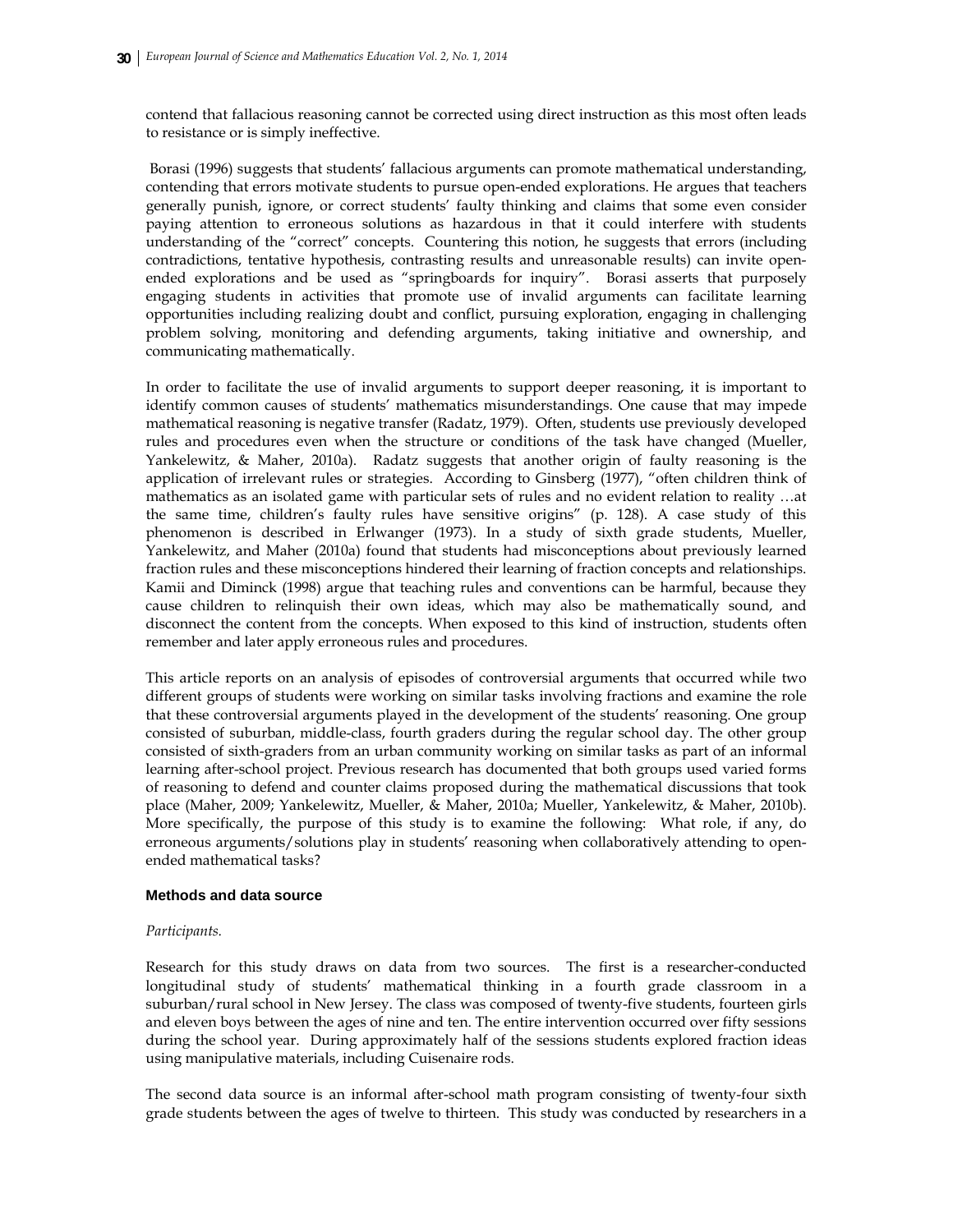low socioeconomic, urban community in New Jersey, drawn from a school consisting of 99% Latino and African American students . The study was part of a voluntary, after-school program that met twice week and engaged the students in working on strands of open-ended math tasks. During the first eight sessions of the after-school program, the students worked on fraction tasks and were invited to explore fraction relationships using Cuisenaire rods.

### *Data Collection*

We report on data from the first seven 60 minute sessions of the first study and the first five 60-75 minute sessions of the second. In both studies, the students were seated in heterogeneous groups of four in the sixth grade study and pairs in the fourth grade study and invited to work collaboratively with their group. In order to promote collaboration, students were posed open-ended tasks, encouraged to share their thinking with their group members, the researchers, and the class, invited to defend their arguments and challenge those of others, and given enough time to explore and create their solutions (Mueller, Yankelewitz, & Maher, 2010b).

Both groups of students worked on similar tasks involving fraction as number, fraction equivalence, and fraction comparison. Cuisenaire® rods were available to the students during the sessions. A set of Cuisenaire rods (see Figure 1) contains 10 colored wooden or plastic rods that increase in length by increments of one centimeter. For the activities presented in the intervention, the rods were given variable number names and permanent color names. Students quickly learned to create rods of different lengths by placing rods along side each other and making a 'train'. Figure 2 shows a 'train' of a purple and an orange rod.



**Figure 1.** Staircase model of Cuisenaire rods.



**Figure 2.** A train of an orange and purple rod.

The tasks in both studies were from a strand on fractions. These tasks were first used in the fourth grade longitudinal study and found to promote collaboration among students (Maher. 2002). In addition, the rich justifications that students developed while attending to the tasks generated varied forms of reasoning (Mueller and Maher, 2009). Due to the richness in dialogue and reasoning found during student work on the tasks, the researchers began the after-school program sessions using a set of tasks from the fourth grade strand. It is important to note that the students in the fourth grade investigated these tasks before being formally introduced to fractions in the school curriculum; conversely, the sixth grade students were introduced to fraction procedures and rules in the previous year during their regular math instruction. However, the research team realized early in the sessions that the students lacked conceptual understanding of fraction ideas, relationships, and operations, and, as has been noted in the literature cited above, the students' prior knowledge at times impeded their acquisition of the concepts introduced during the intervention.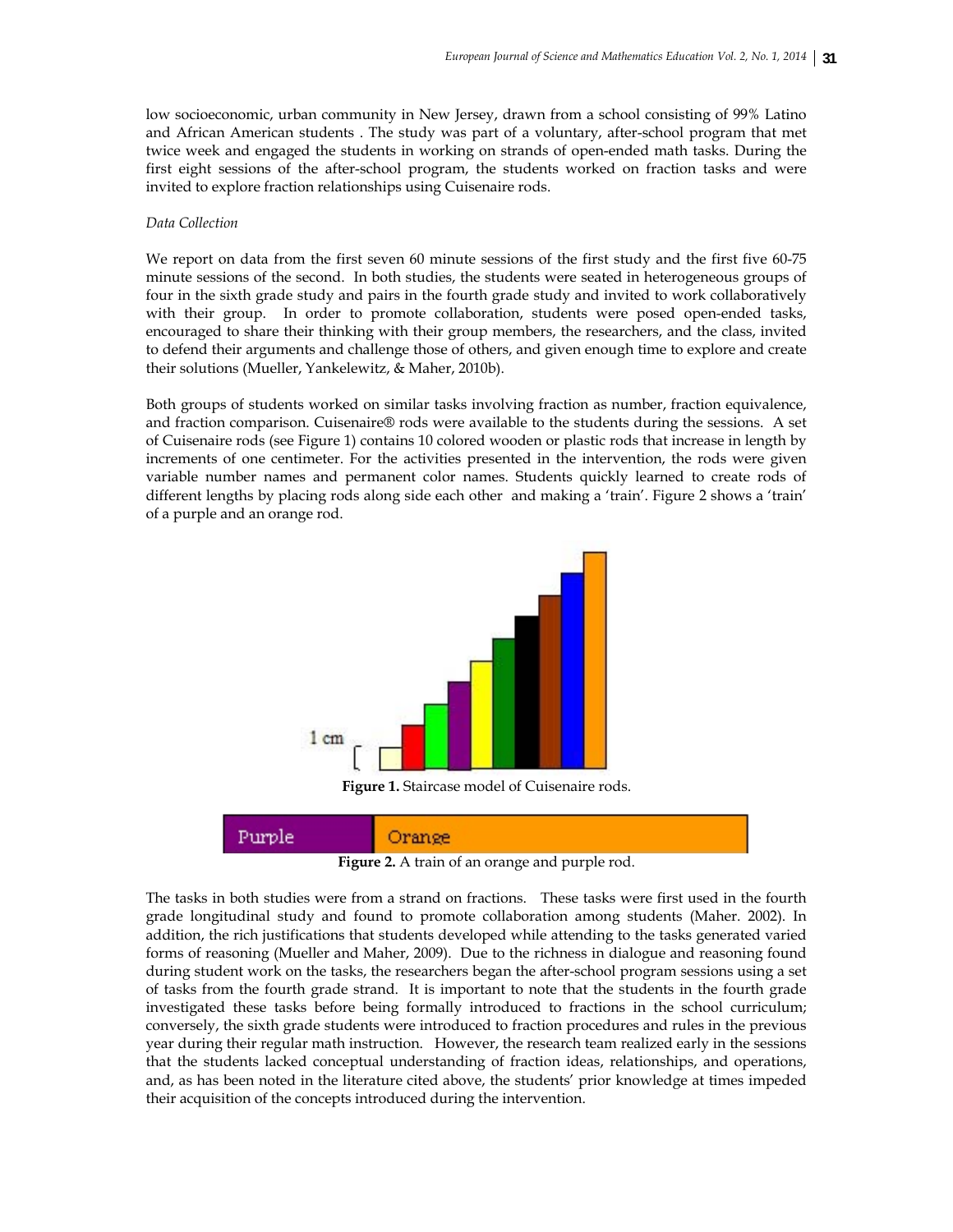The students were given tasks to investigate and asked to find relationships. For example, during one of the sessions the researcher asked, "What number name would you give to the dark green rod if the light green rod is called one? Discuss the answer with your group" (Maher, 2002). Students were given time to work collaboratively, build models, and share their ideas/strategies in their small groups. After each task was posed and worked on, students shared their models, strategies, and solutions with the entire class. An overhead projector was used so that students could demonstrate their fraction models as they were explaining their findings. During the whole class discussions, students were encouraged to question the ideas of others and revisit and revise their own strategies/solutions.

# *Data Analysis.*

Three data sources were used for this study: video recordings of each session, copies of student written work, and researcher field notes. For both classes, the series of sessions were videotaped with at least two cameras. Video recordings and transcripts were analysed by means of a modified ground theory approach using the analytical model adapted from Powell, Francisco, and Maher (2003). The video data were viewed, described at frequent intervals, transcribed, and critical events (episodes of reasoning and collaboration) were identified. The analytical model is used to study the development of mathematical thinking and contains the following seven interacting, non‐linear phases: viewing the video data, describing the video data, identifying critical events, transcribing, coding, constructing a story line, and composing a narrative (Powell, Francisco and Maher, 2003; 2004). The video data were viewed, described at frequent intervals, transcribed, and critical events (episodes of reasoning and collaboration) were identified.

Based on the critical events, codes were developed for flagging for solutions offered by students and the justifications given to support these solutions. Arguments and justifications were coded according to the type of argument (whether it supported a claim or was a counterargument), and the form of reasoning being used (contradiction, cases, upper and lower bounds, recursive, or direct). Sub-codes were developed for incomplete arguments and to identify arguments as valid or invalid, based on whether or not the argument started with appropriate premises and the deductions within the argument were a valid consequence of previous assertions. The latter two data sources were used to triangulate the data and to provide further evidence and detail to the critical events noted in the video data.

Students' construction of solutions and their subsequent justifications were traced across the data in an effort to document and analyse their journey to mathematical understanding. In both groups, students worked collaboratively on problem solving tasks. As a result, we also traced the joint construction of arguments in an attempt to analyse the ways in which students integrated the ideas of others into their justifications and solutions. Codes for the co-construction of ideas emerging from the analysis of the data were organized into the following categories: building on other's ideas, questioning others, and correcting others. In the initial analysis of both data sets, we found that students often corrected and/or challenged each other's solutions and/or arguments while working on the tasks. These corrections often took the form of counter-arguments. As can be expected, we noticed that a large percentage of these counter-arguments were posed after a faulty argument was made. Interestingly, whereas the majority of arguments posed took the form of direct reasoning, much of the varied reasoning that was noted resulted in discussions that followed a faulty argument. After noting these trends, we began a more systematic study of the effect of the faulty arguments on the subsequent forms of reasoning that were elicited. Below, we trace the kinds and variety of reasoning that resulted during a conversation powered by a faulty argument offered in the classroom.

# **Results**

While attending to the fraction tasks, students built arguments and counterarguments taking the form of direct reasoning, indirect reasoning, cases, upper and lower bounds, and recursion. While working on most tasks, students used direct arguments to justify their solutions. We identified sessions and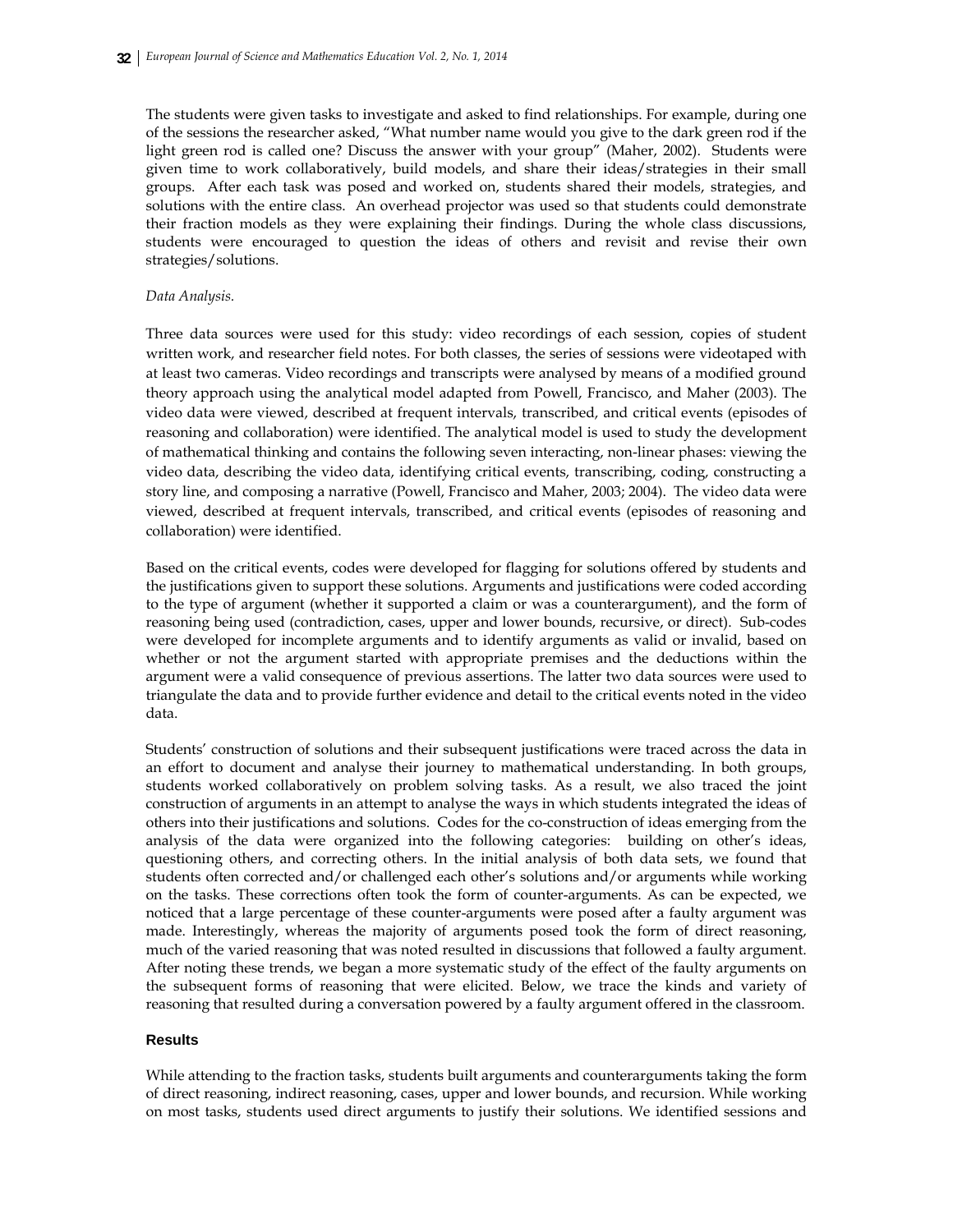tasks during which students used multiple forms of reasoning, or during which students built arguments following several iterations and in response to the comments of other students. These occurrences highlighted instances of varied and complex argumentation, respectively. Analysis of both data sets highlighted that these situations were more often than not triggered by a fallacious or controversial arguments that led to varied argumentation and student engagement. In the following section we share episodes of erroneous reasoning that promoted mathematical discourse, cleared up previous [mis]understandings, and led to the co-construction of arguments.

### *Episode 1 Grade 6, Session 5, Naming Fractions.*

The students were asked to name the white rod when the orange rod was named one. Herman used a model of ten white rods lined up next to the orange rod to incorrectly name the white rod ten (figure 3). Using direct (though faulty) reasoning, he explained that the orange rod is equivalent to ten white rods and therefore the white rod would be named ten. The teacher/researcher asked the class if they agreed. Dante said that he disagreed with Herman and compared the task to a previous task to the task of naming the rods when the blue rod was named one. He explained that when the blue rod was named one, the white rod was named one-ninth (because the length of nine white rods is equivalent to the length of a blue rod). He then explained that when the orange rod was named one the white rod would be named one-tenth: "We used to say that the blue was one so I thought that if we called the white rod one-ninth, why can't we still call it with the orange rod one-tenth though cuz even though the orange rod is one white one bigger than it …..so like this is nine …this is ten ..that's why I think it should be called one-tenth, I think it should be called one-tenth". Thus, Dante used a counterargument and indirect reasoning to name the white rod one-tenth. He built his argument on a previous task of naming the white rod one-ninth when the blue rod was named one.



Figure 3. Ten white rods lined up against the orange rod.

When Herman still disagreed, Dante said that he could "prove it" and used Herman's model and direct reasoning to explain, "See you need ten of these [white] to equal one orange rod. If we take nine of them away which will leave you with one-tenth and then if you add another one it will be two-tenths, three-tenths all the way up to ten, which is a whole". Herman agreed and was able to explain in his own words, "Each one of these [white rods] equals one-tenth if this [orange rod] is one whole". In order to further check Herman's understanding, the teacher/researcher extended the task and asked students to name the orange rod if the white rod was given the number name of ten. Dante replied one-hundred and Herman explained, "Because there will be ten and ten times ten equals 100".

The teacher/researcher asked if the class was convinced that the white rod would have the number name one-tenth if the orange rod was called one. Lorrin agreed and explained using direct reasoning that when the blue rod is named one, the white rod is named one-ninth because the length of nine white rods is equivalent to the length of a blue rod. She said that the blue rod is "one size smaller" than the orange rod. During that session, three more students shared similar justifications of the solution.

# *Episode 2: Grade 6, Session 5, Finding Equivalent Fractions.*

During the sixth session of the after-school program, the orange rod was called the number name one and students named the red rod one-fifth. A student noted that the length of the white rod is one-half the length of the red rod. He said that members of his group claimed that another name for the red rod is two-tenths. The teacher/researcher asked the class if they thought all, some, or none of these statements were true.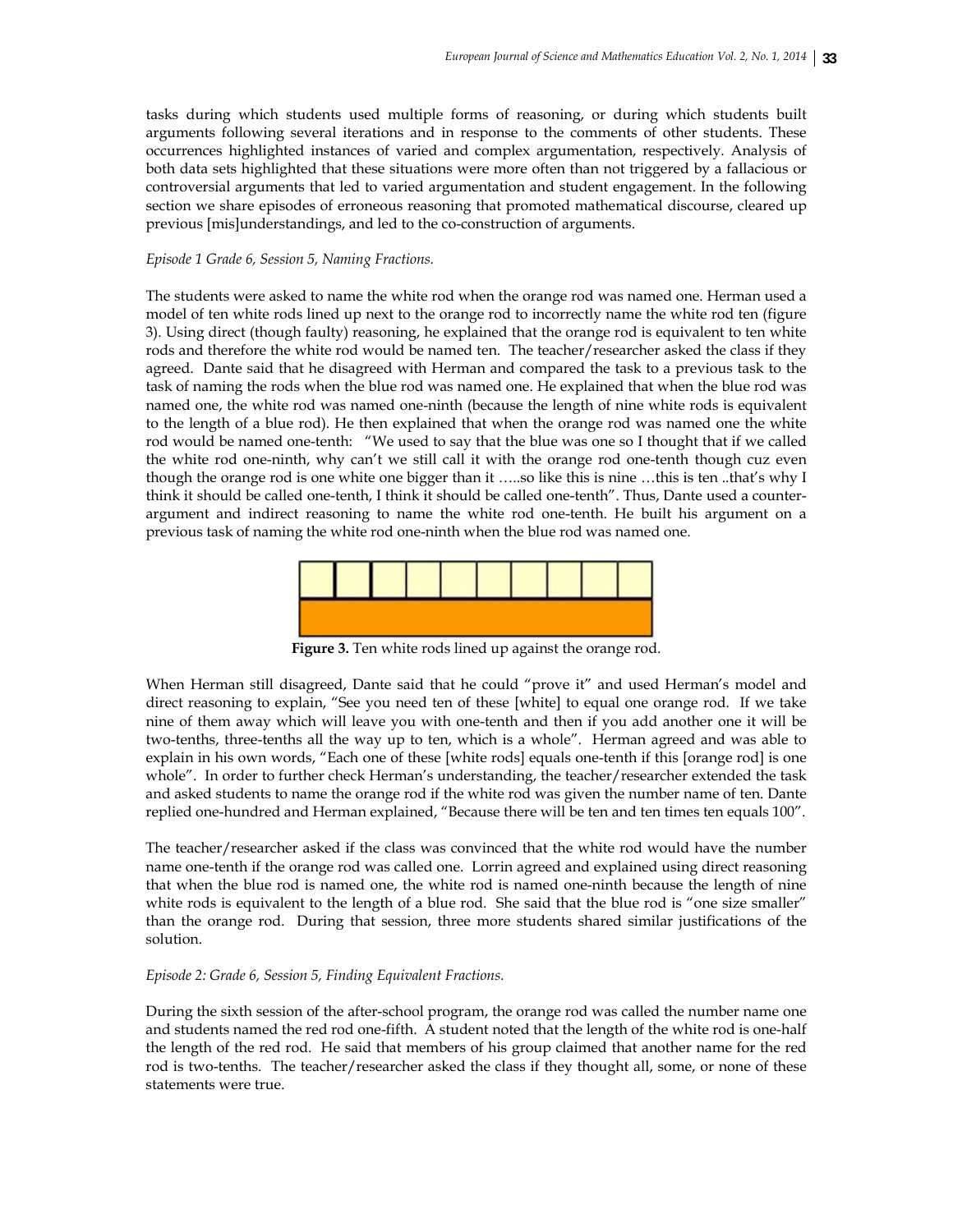Using direct reasoning, Chris said, "It's true because if ten white ones [rods] equal an orange one [rod], five red ones equal an orange one and the red one is one-fifth". Chanel agreed with the part about the white and red rods, explaining that the length of two white rods is equivalent to the length of a red rod. She then stated that if one of the white rods is taken away, the other white rod would be half of the red rod. She concluded, using faulty reasoning, that the red rod would be called one half.

The teacher/researcher asked for the class's opinion about Chanel calling the red rod one-half (when the orange rod is called one) and Dante disagreed. He used a direct counterargument to explain that the length of the red rod could not be half the length of the orange rod because the length of the yellow rod is half of the length of the orange rod. He asked, "How could red be a half of orange if it takes five of them instead of two?" Dante stated that he thought the red rod would be two-tenths and asked the class to pretend that the orange rod was named one-hundred. He said that the red rod would then be named twenty. He explained that, since the orange rod is equivalent to five red rods, "it would be twenty times five which would equal a hundred". He concluded that the red rod would be named two-tenths, explaining, "I think that red would be two–tenths because two times, cuz you need five reds to make the orange one, so two times five would equal ten so that's why I think it would be two-tenths".

The teacher/researcher asked if the class agreed and multiple students voiced agreement. Addressing Chanel's error, she then asked what number name the red rod would have in order for the white rod to be named one-half. Shanae said one and explained, "Because two white rods equal a red rod."

# *Episode 3: Grade 4, Session 6, Comparing Fractions.*

During the sixth session in the fourth grade class, the teacher/researcher asked the students to compare one half and one fourth. Amy, Jacquelyn, and James built the model at the OHP (Figure 4) and Amy explained that in their model, the brown rod was called one, the purple rods were one half, the red rods were one quarter, and the white rods were one eighth. James then said, using faulty reasoning, that one half was larger than one quarter by one eighth.



**Figure 4.** A model to show the difference between one half and one fourth

Meredith countered the team's argument. She asked them if they were calling the white rod one eighth, and they answered that they were. She then built a model of one purple rod and a train of one red and one white rod (Figure 5). Using indirect reasoning, she explained that the group's solution could not be correct, "because there is still negative space" on the model. Adding a second white rod onto her model to fill that space, she called the difference two eighths and then substituted a red rod for the two white rods and renamed that length one quarter.



**Figure 5.** Meredith's model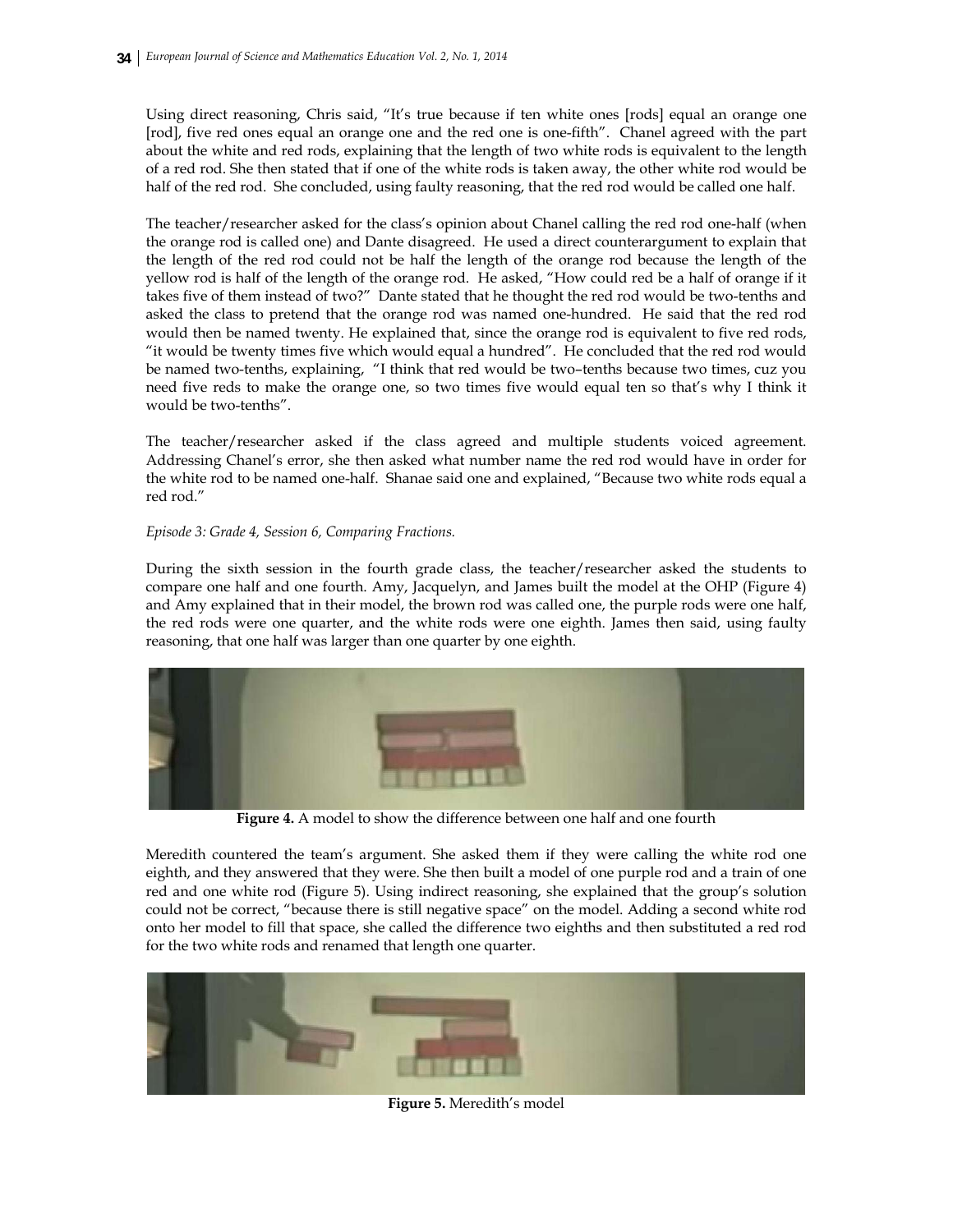The teacher/researcher asked the three students what they thought of Meredith's argument. Jacquelyn said, "Well, I think we meant that all these put all together are one eighth". Meredith asked if they meant that two white rods were one eighth. Jacquelyn clarified, "We thought, uh, all of these whites put together were one eighth". Although Jacquelyn used faulty reasoning to revise the argument, she made its flaws more explicit. In response, Meredith moved the train of eight white rods onto her original model. She asked rhetorically, "You think it's bigger than one eighth and all these are one eighth? So that's how much you think it's bigger by?" Jacquelyn laughed. Here, too, Meredith used indirect reasoning to show that their claim could not be true.

Jacquelyn then revised her argument, saying that one half was larger than one quarter by two eighths or one quarter. The teacher/researcher questioned how she knew that it could be one quarter, and Jacquelyn responded that the red rods were each one quarter. Since the two white rods were the same length, they could also be named one quarter.

## **Discussion**

The results of this study indicate that affording students opportunities to share and discuss incorrect arguments promoted mathematical discourse and argumentation (Stein, Engle, Smith, & Hughes, 2008). As suggested by Borasi (1996), when the students presented controversial arguments, the other members of the community were engaged in correcting their arguments through counterarguments and thus further pursued their open ended exploration. These counterarguments led to sophisticated reasoning and cleared up [mis]understandings. Furthermore, while responding to invalid arguments students were engaged in monitoring and defending arguments, taking initiative and ownership, and communicating mathematically (Borasi, 1996). In addition, erroneous arguments afforded individual students the opportunity to make their reasoning explicit, and thereby correct their own reasoning. The data show that as students worked to convince their classmates of the error of an argument, they persistently refined and strengthened their counterarguments. In these ways, both the originators of the faulty arguments and their classmates refined their reasoning during the discussions. This supports the notion that the process of integration and modification of ideas leads to enhanced student reasoning and stronger arguments (Mueller, 2009; Mueller, Yankelewitz, & Maher, 2011) and adds a third element of alteration of ideas to the framework.

The social norms that were created in the mathematical community supported the sharing of ideas and strategies (Stipek et al., 1998). By attending to classmates' faulty reasoning through counterarguments, the students explained their justifications more explicitly and offered clearer arguments. In addition, they often extended their reasoning and/or used varied arguments to support the correct solution. In episode 1, Dante had correctly named the white rod one-tenth. When Herman countered with an incorrect solution, Dante used indirect reasoning to explain his justification in order to help Herman understand his position. When Herman was still not convinced, Dante made use of Herman's model and used direct recursive reasoning and Herman's model to finally convince him. During this process, and as a result of Herman's misconception, Dante strengthened his original argument, used varied forms of reasoning to support his solution, and utilized multiple representations during his justification. In addition, Dante's argumentation moved away from simply responding to the task with the solution to considering the ideas of others while fortifying his justification. At the same time, Herman was able to build a correct schema and revise his own misconception. At the end of the session, Herman evidenced that he understood the solution and used sound reasoning to explain why the white rod was named one-tenth. In addition, Herman extended his reasoning and applied it to another example. Likewise, other classmates integrated and modified the arguments offered in the discussion and created their own varied justifications for the correct solution. As Mueller (2009) asserts, this integration led to diverse forms of reasoning. Thus by inviting students to attend to and discuss incorrect solutions, Herman's and other classmates' mathematical thinking and understanding was advanced (Kazemi & Stipek, 2001; Leinhardt & Steele, 2005).

In episode 2, Chris offered an incomplete direct argument to name the red rod one-fifth (when the orange rod was named one). When Chanel disagreed and incorrectly named the red rod one half, he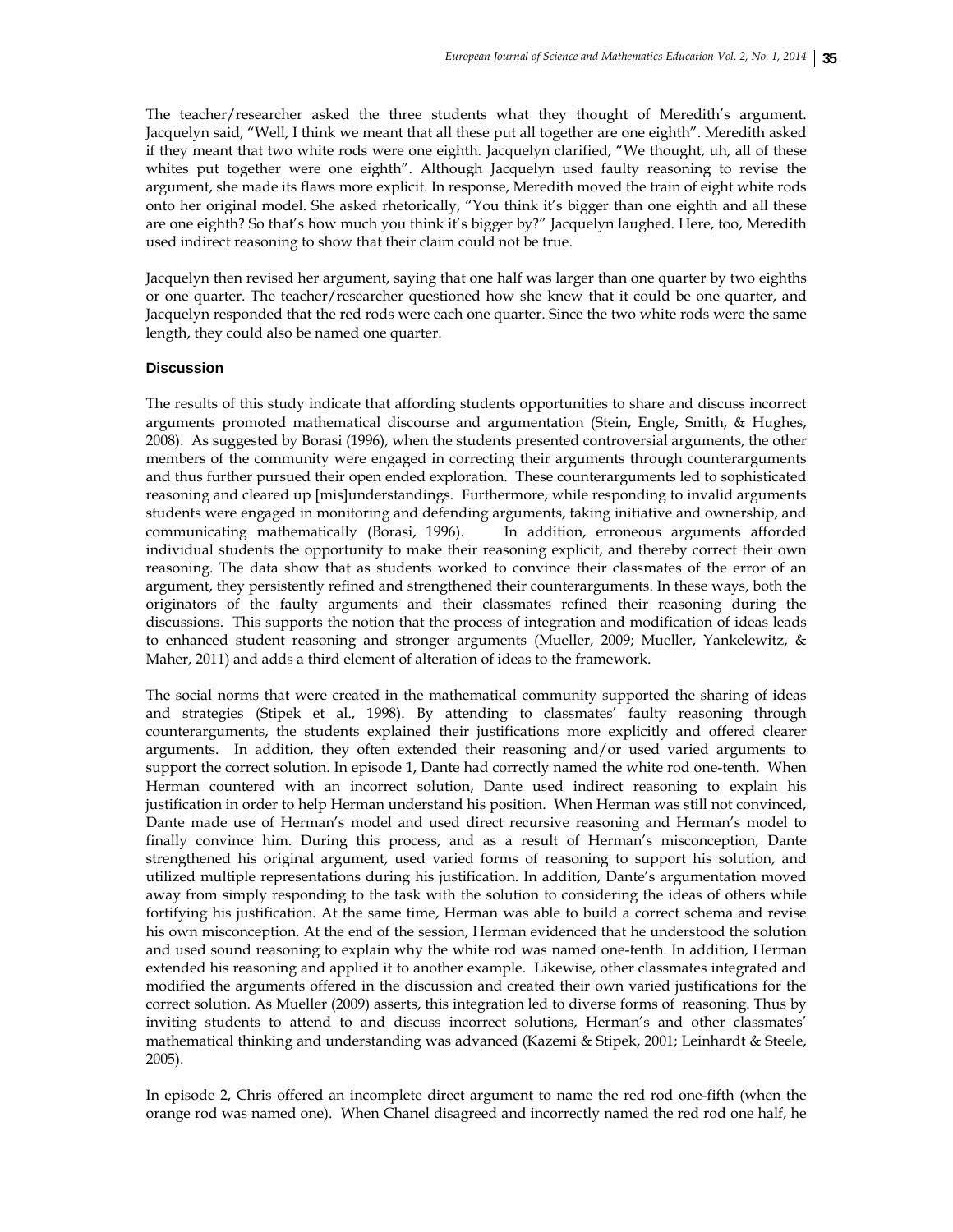then presented a detailed, direct counterargument using whole numbers in an attempt to convince Chanel. Dante extended Chris' argument, modified it, and used two kinds of reasoning, direct and indirect, to support his argument. The establishment of a mathematical community allowed for the sharing of errors and misconceptions and considered them as opportunities to further understanding (Stipek et al., 1998).

During episode 3 when comparing one-half to one-fourth Jacquelyn and James erroneously found the difference to be one-eighth. Meredith offered indirect reasoning and a direct counterargument in an attempt to show them their misunderstanding. When Jacquelyn again offered a faulty argument, Meredith used indirect reasoning with an extended model to convince her that her claim was impossible. As was seen in the first two episodes, the voicing of an incorrect solution allowed students to build on their own or other solutions, extend them, and use varied forms of reasoning in their argumentation. Thus, the students in these episodes relied on their own reasoning skills and that of their classmates and resolved misunderstandings without the assistance of a teacher (Mueller, Yankelewitz, and Maher, 2010a).

# **Significance**

Teachers often attempt to avoid making erroneous solutions and arguments public, believing that others will be influenced by these arguments and, in turn, reason incorrectly (Borasi, 1996). The data from the study of fourth and sixth grade classrooms shows that the opposite occurred. The community was not "corrupted" by the incorrect ascertains, rather they used valid and substantiated reasoning to correct their classmates invalid claims. Furthermore, the errors were ultimately corrected in the whole class discussion, and the justification of the reasoning was articulated clearly for the benefit of all students. In addition, students extended and varied their arguments using complex forms of reasoning and alternate representations to make their understanding of the task accessible to their peers. In most cases, as has been evidenced, the originators of the faulty arguments and their classmates ably defended the correct solution after the discussion. In this way, the argumentation process enabled all the students to understand why the correct answer made sense.

The errors made by both groups are common errors that students consistently make in attempting to manipulate fractions. In the first episode, the student reverted to whole number schema, rather than fractional ones. In episodes 2 and 3 the students switched the unit, comparing a fraction length to another fraction length, rather than the original length of the unit. As stated in the literature review, these schemas develop over time are often difficult to adjust (Zeidler, Lederman, & Taylor, 1992). The data suggests that making these arguments public leads to student-to-student questioning and correction and ultimately to the co-construction of arguments. Such co-construction is only possible when students listen carefully to the solutions of others. Although the students in the two studies were different ages, from different communities, and different settings, the mathematics environment in which they were engaged was very similar. The students were given open-ended tasks and afforded opportunities to build models, make claims, and support these claims. Throughout, they were the arbiters of what made sense. Knowing that the teachers/researchers would not correct erroneous solutions, they took the initiative. In addition, as described in the methodology, a community of learners was formed from the start, and the students were invested in each other's mathematical understanding.

As Borasi (1996), Kazemi and Stipek (2001), and Barody and Ginsberg (1990) contend, this study supports the notion that encouraging students to discuss misconceptions results in the construction of deep understanding and the development of mathematical reasoning. This current study has extended the research by uncovering its value in promoting the development of varied forms of reasoning, complex classroom argumentation, and the refinement of mathematical arguments and justifications. As students take on the challenge of defending a correct solution in the face of disagreement, they are forced to find novel approaches and multiple ways of representing their original understanding. During this process, all students benefit and, in most cases, emerge with a better understanding of the mathematical task.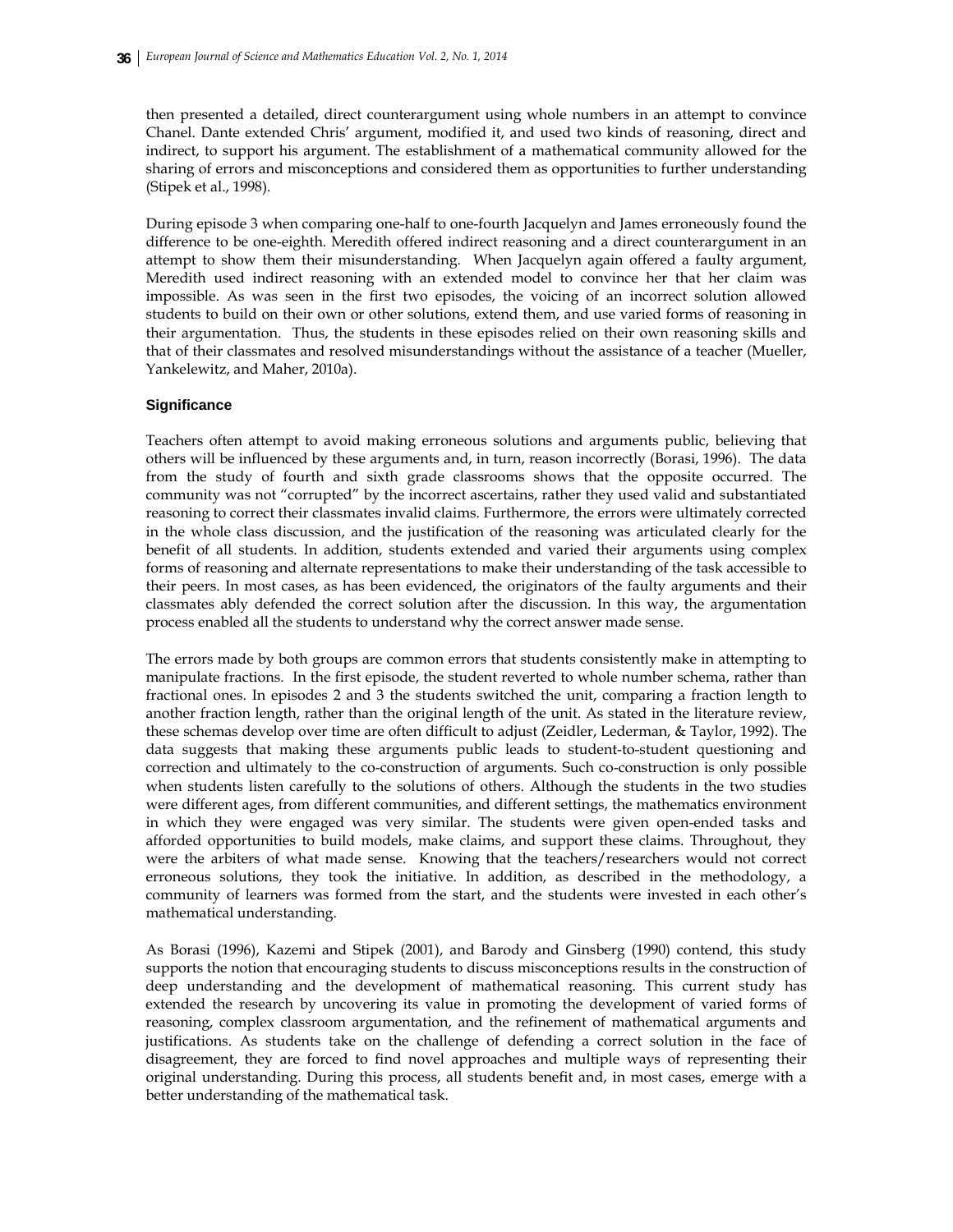The implications of this study suggest that a learning environment that promotes the sharing of arguments, regardless of their mathematical validity, engenders student engagement in one another's ideas and results in the co-construction of sound arguments using varied forms of reasoning. Thus to facilitate mathematical reasoning teachers could consider allowing students to grapple with difficult tasks and share misunderstandings in a supportive environment. By allowing students to challenge and defend solution strategies, reasoning and sound justifications emerge. Consequently, to support students in building models, reasoning, and conjecturing, the role of the teacher shifts from being the arbitrator of right and wrong to facilitating students in defending and challenging arguments. Based on this study, if students are afforded the opportunity to build and defend their own models, solutions and strategies with minimal interventions and learn from their errors and the errors of others, they will make their own sense of the mathematics and develop understanding.

#### **Acknowledgements**

The research presented here is a component of two longitudinal studies:

REC 0309062, directed by Carolyn Maher, Arthur Powell, and Keith Weber, was funded by the National Science Foundation. The views expressed in this article are those of the authors and do not necessarily reflect the views of the NSF.

MDR 9053597, directed by Robert B. Davis and Carolyn Maher, and REC 9814846, directed by Carolyn Maher, was funded by the National Science Foundation. The views expressed in this article are those of the authors and do not necessarily reflect the views of the NSF.

# **References**

Barody, A. J., & Ginsburg, H. P. ( 1990 ). Children's mathematical learning: A cognitive view. In R. B. Davis , C. A. Maher, & N. Noddings ((Eds.),*Constructivist views on the teaching and learning of mathematics* (pp. 19-29). Reston, VA: National Council of Teachers of mathematics.

Borasi, R. (1996). *Reconceiving mathematics instruction: A focus on errors*. Santa Barbara ,CA: Greenwood Publishing Group. Cobb, P. Yackel, E., & Wood, T. (1995).

 The teaching experiment. In P. Cobb and H.Bauersfeld, (Eds.), *The emergence of mathematical meaning: Interaction in classroom cultures* (pp. 17-24). Hillsdale, NJ: Lawrence Erlbaum Associates.

Davis, R.B. (1992). Understanding "Understanding". *Journal of Mathematical Behaviour*, 11, 225-241.

Erlwanger, S.H. (1973). Benny's conception of rules and answers in IPI mathematics*. Journal of Children's Mathematical Behavior*, 1(2), 7-26.

Forman, E. A. (2003). A sociocultural approach to mathematics reform: Speaking, inscribing, and doing mathematics within communities of practice. In J. Kilpatrick, W. G. Martin, & D.Schifter (Eds.), *A research companion to principles and standards for school Mathematics* (pp. 333-352). Reston, VA: National Council of Teachers of Mathematics.

Francisco, J. M. (2005). *Students' epistemological ideas in mathematics: A 12-year longitudinal case study on the development of mathematical ideas.* Unpublished doctoral dissertation, Rutgers, the State University of New Jersey, New Brunswick.

Francisco, J.M. & Maher, C.A. (2005). Conditions for promoting reasoning in problem solving: Insights from a longitudinal study*. Journal of Mathematical Behavior*, 24, 361-372.

Ginsburg, H. (1977). Learning to Count. Computing with Written Numbers. Mistakes. In Ginsburg, H., *Children's Arithmetic: How They Learn It and How You Teach It* (pp. 1-29, 79-129).

Goos, M. (2004). Learning mathematics in a classroom community of inquiry. *Journal for Research in Mathematics Education*, 35 (4), 258-291.

Gresalfi, M., Martin, T., Hand, V. & Greeno, J. (2009). Constructing competence: an analysis of student participation in the activity systems of mathematics classrooms. *Educational Studies in Mathematics*, 70, 49–70.

Hanna, G. (2000). Proof, explanation and exploration: An overview. Educational Studies in Mathematics, *Special issue on "Proof in Dynamic Geometry Environments*", 44 (1-2), 5 23. Copyright 2001.

Henningsen, M., & Stein, M. K. (1997). Mathematical tasks and student cognition: Classroom-based factors that support and inhibit high‐level mathematical thinking and reasoning. *Journal for Research in Mathematics Education*, 524‐549.

Kamii, C. & Dominck, A. (1998). The harmful effects of algorithms in grades 1-4. In L. J. Morrow & M. J. Kenney (Eds), *The teaching and learning of algorithms in school mathematics*: 1998 yearbook. (pp130-140). Reston, VA: The National Council of Teachers of Mathematics.

Kazemi, E., & Stipek, D. (2001). Promoting conceptual thinking in four upper elementary Mathematics classrooms. *The Elementary School Journal,* 102, 59–80.

Koellner, K., Pittman, M., & Frykholm, J. (2008). Talking generally or generally talking in an algebra classroom. *Mathematics Teaching in the Middle School, 14,* 304-310.

Lampert, M. & Cobb, P. (2003). Communication and language. In J. Kilpatrick, W.G.Martin, &D. Schifter (Ed.s), *A Research Companion To Principles and Standards for School Mathematics* (pp 237-249). Reston, VA: NCTM.

Leinhardt, G., & Steele, M. D. (2005). Seeing the complexity of standing to the side: Instructional dialogues. *Cognition and Instruction*, 23, 87–163.